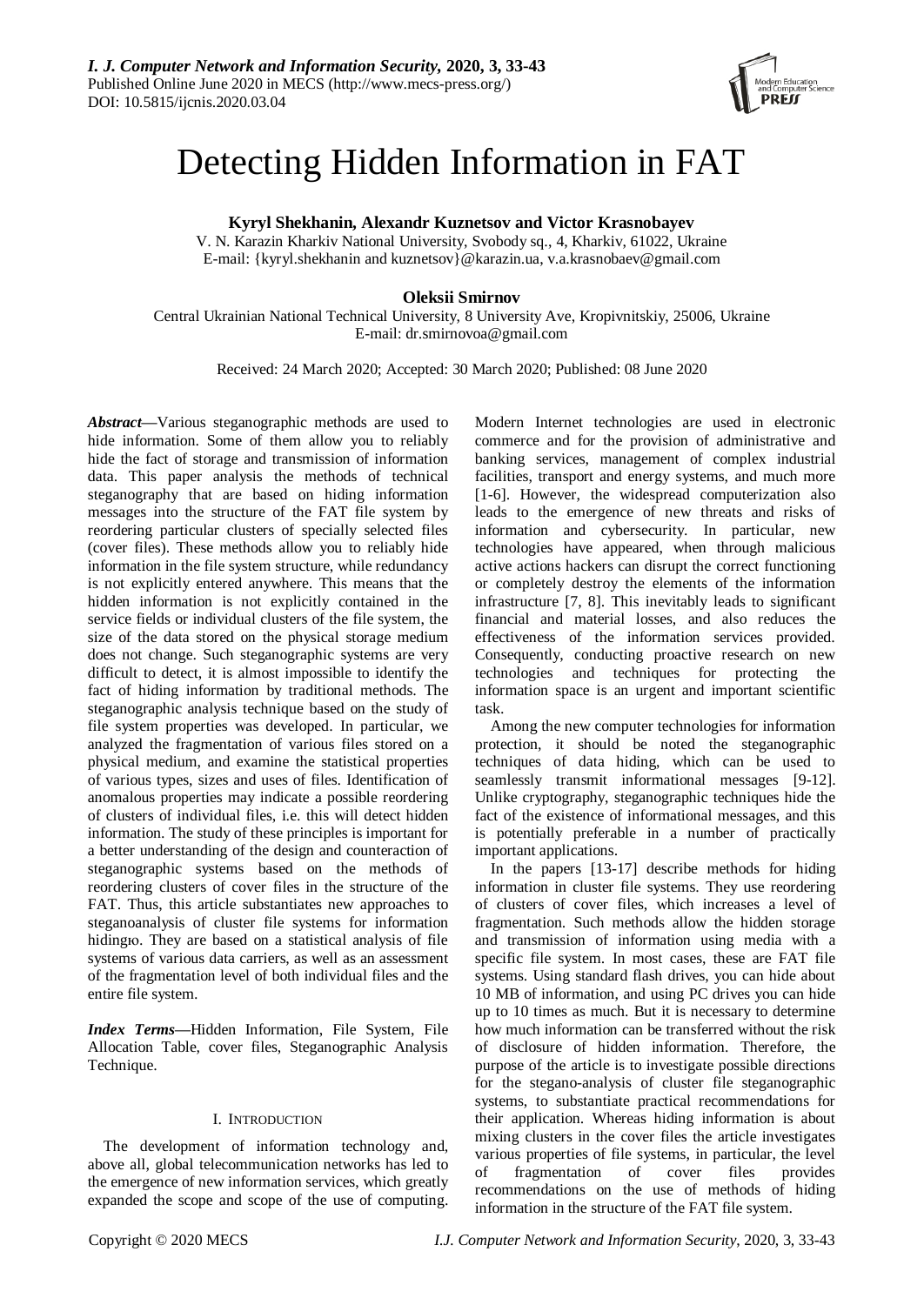#### II. LITERATURE REVIEW

#### *A. Description of the file system of the FAT family*

Disk file systems are stream-oriented. Files in streamoriented file systems are represented by a sequence of bytes, often providing functions such as recording, data modification, reading, and access to data. The most common modern stream-oriented file systems are the File Allocation Table (FAT) used in moving storage devices (USB flash devices) and the New Technology File System (NTFS). In view of the full openness of the file system specification, only the FAT cluster file system family is considered in this work.

The FAT structure consists of [18, 19]:

- the boot sector;
- two copies the File Allocation Table;
- the section of metadata files;
- the data files.

*The boot sector* is located at the beginning of the disk partition with the FAT file system. It is required to initialize the storage device. It also contains information about the settings of this file system.

File Allocation Table is intended to indicate file clusters. The entire data area is divided into clusters blocks whose size is specified when formatting a disk. Each file and directory are occupied by one or more clusters. Thus, cluster chains are formed. In the file allocation table, each cluster is marked in a special way. The size of the label in bits for each cluster is specified in the file system name. For example, for the FAT16 file system, the tag size will be 16 bits. There are three types of labels for clusters in total:

- free cluster a cluster that can store new files and directories.
- busy cluster the index indicates the next cluster in the chain. If the cluster chain ends, the cluster is marked with a special index.
- BAD block cluster with access errors. Indicated by the formatting of the disk, which would exclude further access to it.

Damage to the file allocation table completely destroys the structure of the file system, so two copies of the table are always stored on the disk.

The section of metadata files - a section of data that is placed immediately after the last FAT table. The FAT directory is a regular file marked with a special attribute. The data (content) of such a file in any version of FAT is a chain of 32-byte file records (directory notices). A directory cannot contain two files with the same name. If a disk scanner detects an artificially created pair of files with the same name in one directory, one of them is renamed.

The root directory is the disk area where the root directory and child folders information are located. In FAT32 and above, the size of the root directory is unlimited, since the root directory is the same file that can be resized. Unlike FAT16, where there can be no more than 512 files and subfolders since the root directory has a fixed size in clusters.

The advantage of the FAT file system is its ease of implementation and maximum distribution. There is a large amount of open documentation for this file system, as opposed to proprietary (closed) file systems.

#### *B. Hiding Information in the Structure of the File System*

The simplest methods for hiding information in the structure of file systems are discussed in [20, 21]. These methods use free clusters (or service data fields) to hidе information, but this method is unreliable in terms of information confidentiality.

Other methods, such as [13-17], are based on the use of cover files and the hiding of information by intermixing files, that is, changing the relative positions of clusters of several covering files relative to each other.

The basic method [13, 17] uses mixing clusters of cover files in an appropriate queue with respect to clusters of another cover file. In each cluster of cover files  $log_2 p = m$  information bits can be hidden. Where p is the number of cover files.

The modified method [16, 17] uses reordering of cover file clusters in an appropriate queue with respect to clusters of another cover file and clusters within a single file. The modification concerns the ordering of the cluster order not only in the FAT table but also the order within the cluster chain of the given cover file. Unlike the method [13, 14], this method allows increasing the hidden information by one bit per cluster, using the same values of setting parameters. In the first step, clustering should be done as a basic method. The next step is to mix the clusters within the cluster chains of each cover file.

Comparing these methods, it can be argued that with increasing computational complexity and fragmentation level, more bandwidth can be achieved approximately twice. The modified method was implemented programmatically, experimental researches were conducted on its effectiveness. In Figures 1, 2 the results of the comparative analysis of the volume of embedded data by basic and modified methods are given [17].



Fig.1. The size of the hidden message depends on the size of the cluster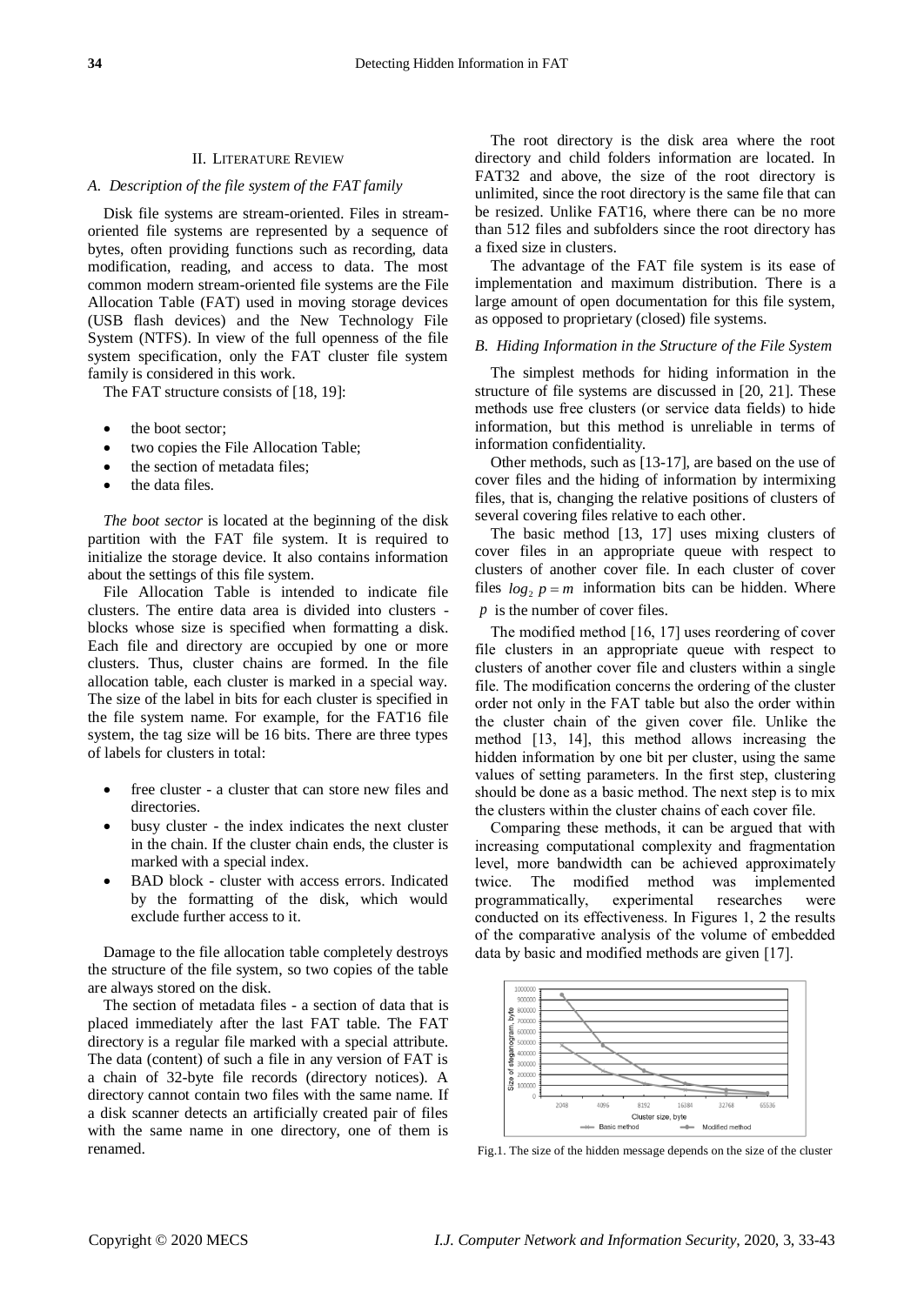

Fig.2. The dependence of the size of the hidden message on the number of cover files

In Fig. 1 shows the dependence of the maximum size of hidden information on the size of clusters of cover files. You can clearly see the advantage of double the bandwidth of an organized quilting channel. In Fig. 2 shows the dependence of the size of the hidden message on the number of roof files.

Comparing the results, it can be argued that with equal input parameters, the modified method allows hiding the information message is twice the size than the basic method. But the main advantage of the modified method is the ability to use only one cover file to hide information, unlike the basic method. Concluding in comparison of both methods, we can say that:

- the size of the hidden message depends directly on the number of clusters of the cover file;
- the size of the hidden message is inversely related to the size of the file system cluster;
- the modified method allows you to hide twice as many messages, with the same setting parameters.

Thus, it is advisable to use both methods for hiding information in the file system structure. The choice of the hiding method depends on: the availability of time to hide and remove the message; availability of computing resources; method input parameters (message size and structure, number and size of cover files).

## III. DETECTING HIDDEN INFORMATION IN THE FILE SYSTEM STRUCTURE

In order to detect hidden information in the file system structure, it is necessary to analyze and detect some deviations from the standard operation of the file system. Because message hiding methods change the structural fields of the file system, detecting them will be to find the anomalous values of the structure. For example: for detecting hidden information in reserved sectors is to search for any information values other than zero; detecting hidden information in higher quartets of free cluster pointers in FAT tables is to search for any information values other than those specified in the specification; and so, on

So, detection is to compare the file system structure with the hidden information with the file system structure specified in the specification. We will assume that steganographic methods for which some differences have

been identified, are *unstable for detection*.

The methods described in Section 3 use a special sequence of file clusters, which is a normal operation of the file system. Therefore, it is extremely difficult to detect hiding an information message with simple algorithms. For this purpose, it is necessary to analyze the level of fragmentation of data and, taking into account the obtained results, to compare them with some "standard" properties inherent in file systems without hidden information.

The general scheme for detecting embedded information can be represented by the following steps.

## *A. The stage of collecting and summarizing the source data*

At this stage, it is necessary to determine the application area of use of the storage medium and the type of file system, to designate the most likely applications, services and/or services implemented using them. For example, the medium (or its separate volume) can be used as the main system partition of the operating system, or as a storage of multimedia files, or, for example, for storing files of a distributed database, etc. Each application has its own specificity, which is expressed in the prevailing types of files, their sizes, level of fragmentation, etc. In addition, the implemented services and services also have a significant impact on the statistics of data stored on physical media. For example, the distribution of clusters on the media used to maintain the health of the mail server will differ significantly from the distribution of clusters of multimedia services or online streaming platforms.

The result of this stage is the classification of various situations of using data carriers and file systems by types, classes or other gradations.

## *B. The stage of statistical analysis and generalization of the data*

At this stage, it is necessary to collect statistics on the characteristics of media and file systems for specific source data (for a specific typical situation introduced in the first stage). For example, if a suspicious medium (with possible hidden messages) is used in an educational environment (as a physical data medium in a classroom), then statistics should be collected for all such accessible media.

For such studies, on the one hand, the mass character is needed (to ensure the required accuracy and reliability of the research results), and on the other hand, caution and accuracy are necessary so that carriers that are not used in the selected typical situation are not included in the statistical sample.

The result of this stage is a set of typical characteristics both in terms of the fragmentation level of the file system and in the individual parameters of various files (their size, fragmentation, frequency of overwriting, etc.). All collected data is used hereinafter as reference characteristics showing a typical distribution for a given source data.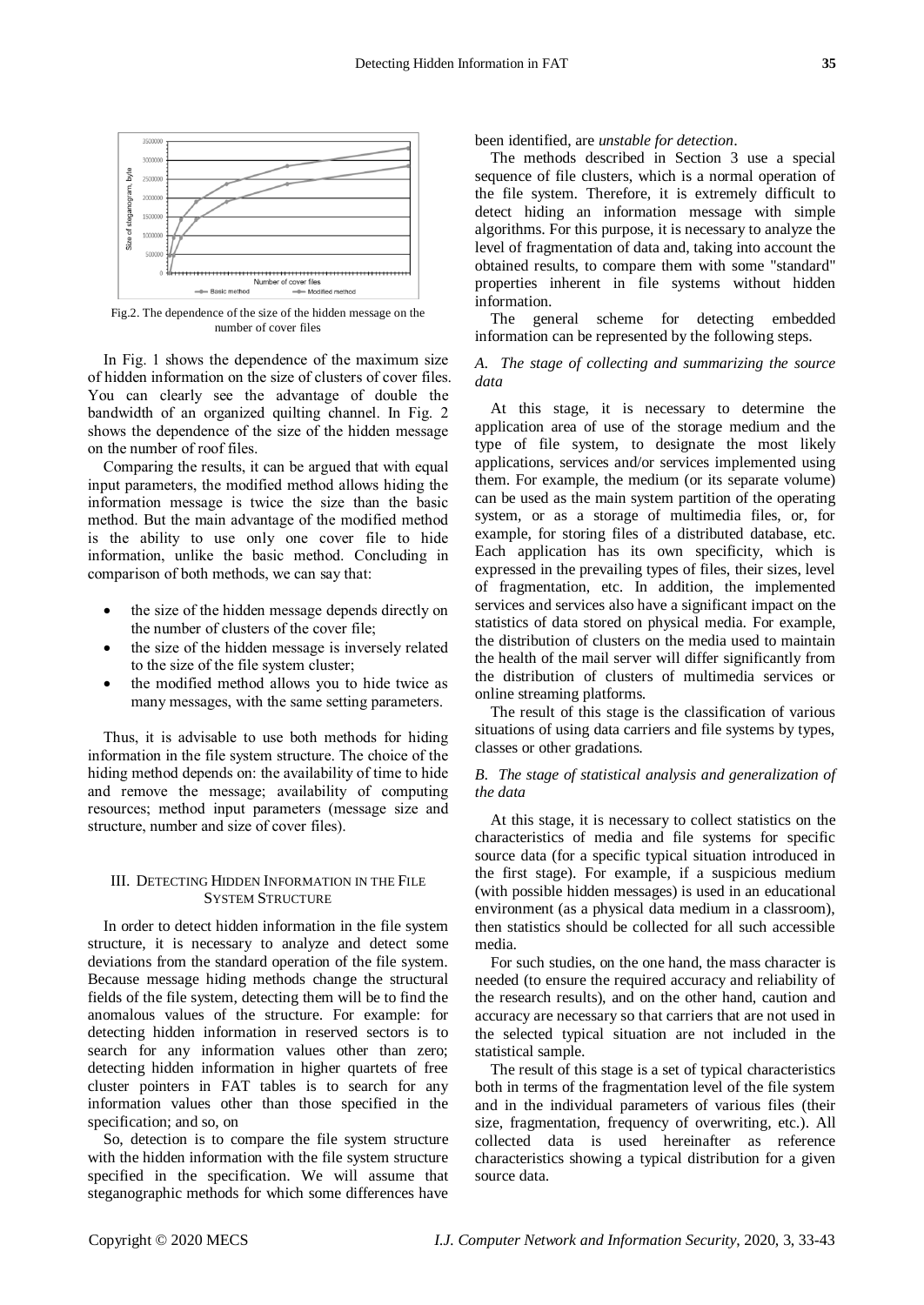# *C. The stage of analysis and comparison with the reference characteristics*

At this stage, the suspicious medium (with possible hidden messages) is analyzed according to the characteristics entered in the second stage (the level of fragmentation of the file system and individual file characteristics). The data obtained are compared with the reference, i.e. with typical characteristics for a given source data. The convergence of the analyzed data can be estimated in various ways, for example, using statistical criteria of agreement.

The result of this step is the assessment (qualitative and/or quantitative) of the convergence of the reference data with the characteristics of the suspicious carrier.

## *D. Decision-making stage*

At this final stage, a decision is made about the presence or absence of hidden data in a suspicious medium (with possible hidden messages). Decision making can be carried out according to various rules and criteria. For example, if a large number of empirical observations are collected at the second stage, then the decision-making process can be automated. For this, for example, statistical consent criteria can be used. If empirical observations are not enough, or, for example, if the statistical criteria for agreement do not provide acceptable accuracy, then additional experts in steganographic analysis must be involved to make a decision.

Thus, this article develops the technology of steganographic analysis, which is based on a statistical study of various physical media and file systems in typical application areas and situations.

The main indicator in conducting statistical studies is the level of fragmentation. This article presents the results of sample statistical studies of various media and file systems used in the educational environment (as a physical data carrier in the classroom). These results can be interpreted as a brief demonstration of the second stage (statistical analysis and generalization of the obtained data) of the general scheme for detecting embedded information.

# IV. EXPERIMENTAL RESEARCHES OF FILE SYSTEM FRAGMENTATION

### *A. Fragmentation Score*

In information technology, fragmentation is the division of something into many small, fragmented fragments [22, 23]. A significant level of fragmentation adversely affects the capabilities of the file system and the storage media [23, 24]:

- increases the amount of movement of the read head, which in turn reduces the bandwidth;
- reduces the shelf life of the storage medium;
- on certain file systems (unlike FAT), it is not possible to write data to fragmented areas, even

though the total free space satisfies the necessary conditions.

To reduce the level of fragmentation, use the reverse process to fragmentation - defragmentation [19-25]. This is an artificially created process, the essence of which is to move the data files one by one.

In general, the level of fragmentation increases with multi-threaded work with the file system. That is, the level of fragmentation can increase at [25]:

- operating system;
- processes that modify or delete data from the file system;
- copying files from one storage medium to another;
- downloading data over the internet.

Separate file system fragmentation is the inability of the file system to place related data sequentially (continuously). This phenomenon is inherent in file systems for storing data that allow direct modification of data [23]. That is, for example, the file system has the required number of free clusters, but these clusters are disjointed, as shown in Figure 3.

Also separately distinguish data fragmentation - the level of fragmentation of the sequence of clusters of one file, that is, the greater the level of fragmentation, the farther away from the adjacent clusters of the same file. For example, Figure 4 shows the fragmentation of different files, which shows different cases of alternating individual file clusters A and B.

To formally evaluate the fragmentation level of an individual file, we introduce a quantitative indicator  $F_A$ , which will be calculated using pseudocode (see Fig. 5). The figure shows:

- *А* is the designation of a file of a certain length with the appropriate cluster chain;
- cluster indicates the cluster index in the FAT table;
- fragmentation the value of the fragmentation index (the initial value is 1, since each file contains at least one fragment).

Thus, the fragmentation index  $F_A$  is calculated as follows: if the number of the current cluster differs from the number of the previous cluster by more than 1 then we increase the level of fragmentation by one (since the file clusters can be placed in the opposite direction, the absolute difference of the numbers must be estimated). So, in fact, metric  $F_A$  determines the number of individual fragments for file *А* in the sequential record of the file system cluster chain.



Fig.3. Data fragmentation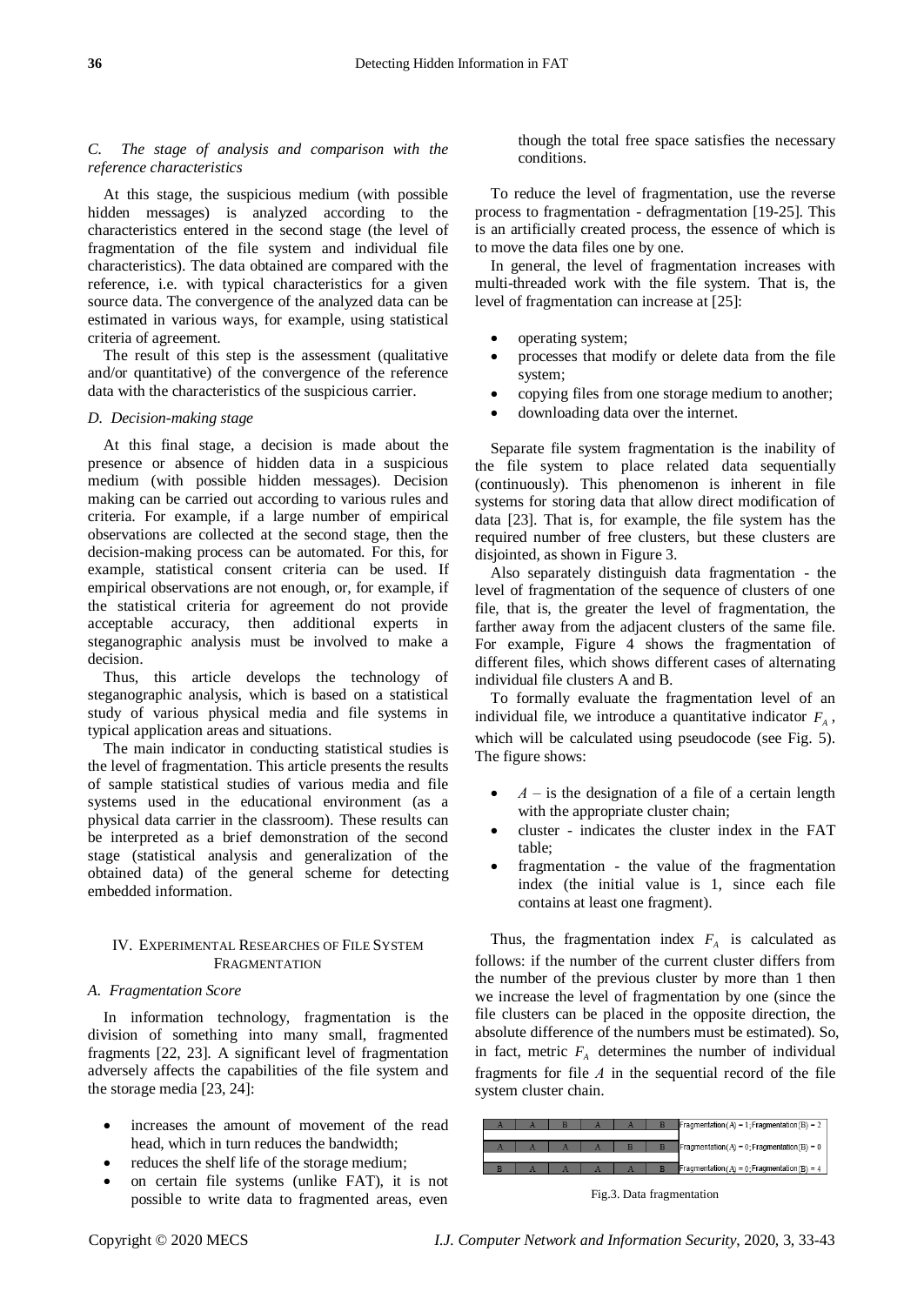Fig.4. Pseudocode finding the level of fragmentation



Fig.5. File system fragmentation

The metric  $F_A$  entered allows you to quantify the fragmentation level of individual files. Based on the assumption that the fragmentation is uniform, the value of this metric for different files should be approximately the same. Therefore, fragmentation studies of the file system and a  $F_A$  score for each file can provide a criterion (rule) for detecting steganographic hiding: if the value of *FA* for certain files is significantly different from the median for all files of the fragmentation, then we will assume that there is a hiding information.

It should be noted that metric  $F_A$  gives the absolute value of fragmentation, which will directly depend on the total number of clusters in a particular file. Therefore, it is advisable to use a normalized indicator to reliably detect the hiding of an information message:

$$
\tilde{F}_A = \frac{F_A}{n_A} \tag{1}
$$

where  $n_A$  is the number of clusters in file A.

Then to detect the fact of concealment we will compare the value of  $\tilde{F}_A$  with the average value of  $\tilde{F}$ , which is calculated as

$$
\tilde{F} = \frac{1}{N} \sum_{i=1}^{N} \tilde{F}_A
$$
 (2)

where  $N$  is the total number of files in the file system.

Experimental researches of file systems on desktops were conducted in order to determine the average values of fragmentation.

#### *B. Experiment Conditions*

30 computers were used to analyze the fragmentation level from the training laboratories of V. N. Karazin Kharkiv National University, which contains system volume "C" with Windows 7 installed, volume to store other "D" information. Also analyzed are flash drives, conventionally labeled as volume - "F". Preliminary defragmentation was performed 7 - 14 days before the results were obtained. The results were obtained by the Auslogics Disk Defrag (www.auslogics.com).

The results (Figure 6) of Auslogics Disk Defrag are presented as tables with the specified data for each fragmented file: number of fragments, file size, name, and file type. To analyze the results of Auslogics Disk Defrag, a software implementation of the automatic calculation of the necessary data was created, namely the following dependencies:

- the number of files from the fragmentation level;
- the number of files from the specific fragmentation level;
- the number of fragments per file type (.log, .doc, .exe).

The repository with the program code and analysis results are located at «https://github.com/Shekhanin Kyryl/ausdiskdefrag-parser». You can get file system snapshots and do test studies use this link. The reproducibility and repeatability of the results of independent studies confirm their reliability and adequacy.

The dependency of the number of files on the fragmentation level indicates how many files in the file system contain a certain number of fragments. This result will allow you to determine the optimal parameters for methods of hiding information: the number of cover files, the maximum permissible size of the steganogram.

|                         | <b>Disk Defragmentation Details</b> |             |        |                                                                             |
|-------------------------|-------------------------------------|-------------|--------|-----------------------------------------------------------------------------|
| Fragments               | <b>Clusters</b>                     | <b>Size</b> | Result | File Name                                                                   |
| $\overline{\mathbf{2}}$ | 4953 / 4960                         | 26.44 KB    | OK     | C:\Program Files (x86)\360\Total Sei                                        |
|                         | 4960 / 4965                         | 20.00 KB    | OK     | C:\ProgramData\USOShared\Logs\No                                            |
| 4                       | 44724 / 44767                       | 169.35 KB   | OK     | C:\Users\students\AppData\Local\Pa<br>ed05ac238d88}\Apps.index              |
|                         | 4965 / 4971                         | 22.28 KB    | OK     | C:\Users\students\AppData\Local\Pal<br>ed05ac238d88}\0.0.filtertrie.interme |
|                         | 4971 / 4979                         | 29.55 KB    | OK     | C:\Users\students\AppData\Local\Pal<br>ed05ac238d88}\Apps.ft                |
| $\overline{ }$          | 22/24                               | 5.11 KB     | OK     | C:\Windows\System32\SleepStudy\u                                            |
|                         | 4979 / 4987                         | 32,00 KB    | OK     | C:\Windows\Logs\WindowsUpdate\W                                             |
| 4                       | 82513 / 82556                       | 169.35 KB   | OK     | C:\Users\students\AppData\Local\Pa<br>b9a4d7721041}\Apps.index              |
| 3                       | 4987 / 4993                         | 22.28 KB    | OK     | C:\Users\students\AppData\Local\Pal<br>b9a4d7721041}\0.0.filtertrie.interme |

Fig.6. An example of submitting data to Auslogics Disk Defrag

The dependency of the number of files on the specific fragmentation level indicates how many files with the specified fragmentation level. This result will determine how much the fragmentation level depends on the file size.

Depending on the number of fragments per file type, it will be possible to analyze how much the fragmentation level depends on the file type, that is, how the file is used by the file system.

The following are the results of the analysis of file systems, volumes "C" and "D", according to the three indicators mentioned above.

### *C. The results of experimental studies*

Analyzing system volume "C" (Table 1), it can be argued that fragmentation is an inevitable result of the operating system. The operating system currently accesses the file system for writing and reading data, resulting in a large number of fragmented files.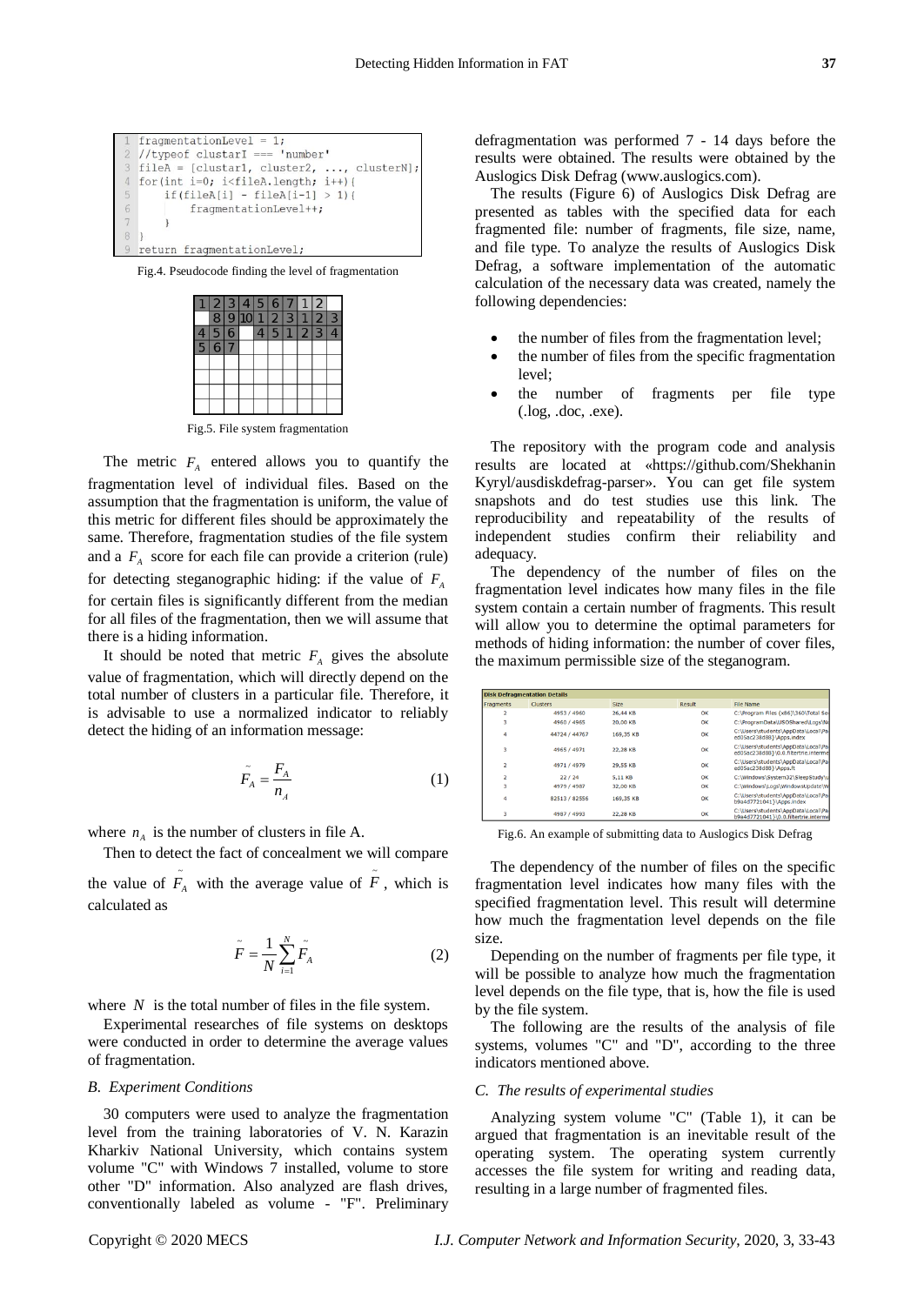Table 1. Type Sizes for Camera-Ready Papers

| Num fragments  | Num files | Num fragments | Num files      |
|----------------|-----------|---------------|----------------|
| 2              | 6223      | 19            | 8              |
| 3              | 2196      | 20            | 8              |
| $\overline{4}$ | 985       | 21            | 6              |
| 5              | 525       | 22            | 10             |
| 6              | 278       | 23            | 3              |
| 7              | 152       | 24            | $\overline{4}$ |
| 8              | 102       | 25            | $\overline{4}$ |
| 9              | 79        | 26            | 7              |
| 10             | 54        | 27            | 7              |
| 11             | 49        | 28            | $\overline{c}$ |
| 12             | 51        | 29            | $\overline{4}$ |
| 13             | 38        | 30            | 6              |
| 14             | 26        | 31            | 7              |
| 15             | 24        | 32            | 5              |
| 16             | 21        | 33            | $\mathfrak{2}$ |
| 17             | 25        | 34            | 3              |
| 18             | 9         | .             | .              |

Analyzing Figure 7, which shows the corresponding histogram, it can be argued that fragmentation is inversely dependent on the number of files.

Analyzing the average number of files with the appropriate fragmentation level, we can say that the fragmentation level of the system volume "C" is such that there is at least one file with the fragmentation level 13. As shown in Table 2 and Figure 8.

Specific fragmentation is the level of fragmentation per file cluster defined by formula (1). The size of the file is calculated by the amount of occupied space in the clusters, with rounding to a larger whole (as required by the specification of the file system, since a not fully occupied cluster is considered occupied).



Fig.7. Total number of files with the appropriate fragmentation level at "C"



Fig.8. Average number of files with the appropriate fragmentation level at "C"

Analysis of the total number of files from the specific fragmentation level indicates that, in the file system (Fig. 9 and Table 3) the most common files are with small fragmentation ( $\tilde{F}_A < 0.01$ ), or with 100% specific fragmentation. But most often, these files are 2 clusters in size and have a fragmentation level of 2. The dependence of the fragmentation level on the file size is tracked and It has an inverse relation. But there are also anomalous values.

Table 2. Average number of files with the appropriate fragmentation level at "C"

| Num fragments | Num files   | Num fragments | Num files   |
|---------------|-------------|---------------|-------------|
|               | 214,5862069 |               | 3,517241379 |
| 3             | 75,72413793 |               | 2,724137931 |
|               | 33,96551724 | 10            | 1,862068966 |
|               | 18,10344828 | 11            | 1,689655172 |
|               | 9,586206897 | 12            | 1,75862069  |
|               | 5,24137931  | 13            | 1,310344828 |
|               |             |               |             |



Fig.9. Average number of files with a specific fragmentation level of "C"

Analysis of the average number of files with the appropriate level of specific fragmentation is consistent with the results indicated above and are listed in Table 4 and Figure 10. Analysis of the fragmentation level by file type is a prerequisite for a complete analysis of the file system. The results are shown in Table 5 and Figure 11.

To conclude, it should be noted that files with a digital type or without type are commonly used by the operating system or by certain programs for internal use only. Those types are not standardized.

By analyzing standard file types, you can determine which file operations lead to more fragmentation:

- ZIP: The file contains archived data in a concise format. Depending on the original size, such data may have a considerable archiving time. Thus, over time, the next free cluster may become occupied with other data, leading to increased fragmentation. Also, usually the data is transmitted over the network in archived form, and when downloading data over the Internet, file fragmentation is inevitable.
- XML: A file containing a dataset for applications, including browsers (web pages). This data is downloaded along with the html page through the network.
- LOG: A file containing the information generated about the performance of certain services,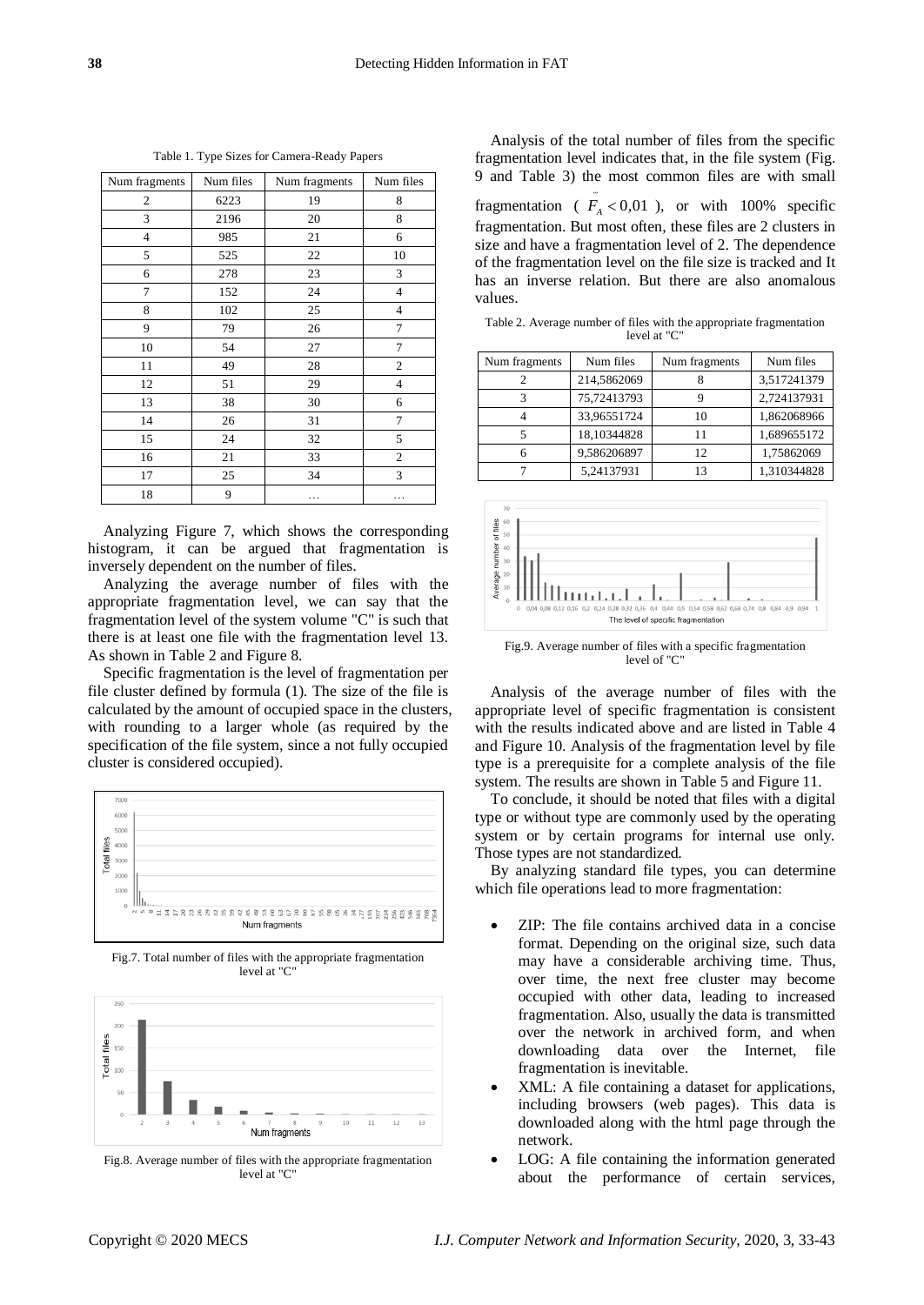programs, services, or operating system. This file is generated all the time the program is running. Therefore, writing time to this file may be too high, which increases the likelihood of fragmentation.

| Table 3. Total number of files with the corresponding specific fragmentation level on system volume "C" |  |  |
|---------------------------------------------------------------------------------------------------------|--|--|
|                                                                                                         |  |  |

| Specific fragmentation | Number of Files | Specific fragmentation | Number of Files |
|------------------------|-----------------|------------------------|-----------------|
| $\boldsymbol{0}$       | 1801            | 0,44                   | 13              |
| 0,02                   | 977             | 0,46                   | $\mathbf{1}$    |
| 0,04                   | 891             | 0,5                    | 609             |
| 0,06                   | 1041            | 0,52                   | $\overline{c}$  |
| 0,08                   | 401             | 0,54                   | 8               |
| 0,1                    | 339             | 0,56                   | 20              |
| 0,12                   | 318             | 0,58                   | $\mathbf{1}$    |
| 0,14                   | 191             | 0,6                    | 69              |
| 0,16                   | 176             | 0,62                   | 12              |
| 0,18                   | 159             | 0,66                   | 852             |
| 0,2                    | 177             | 0,68                   | $\overline{4}$  |
| 0,22                   | 111             | 0,7                    | 9               |
| 0,24                   | 208             | 0,74                   | 47              |
| 0,26                   | 50              | 0,78                   | $\overline{c}$  |
| 0,28                   | 162             | 0,8                    | 31              |
| 0,3                    | 37              | 0,82                   | 10              |
| 0,32                   | 265             | 0,84                   | 10              |
| 0,34                   | 7               | 0,86                   | 3               |
| 0,36                   | 92              | 0,9                    | 3               |
| 0,38                   | $\overline{2}$  | 0,92                   | $\mathbf{1}$    |
| 0,4                    | 360             | 0,94                   | $\mathbf{1}$    |
| 0,42                   | 87              | $\mathbf{1}$           | 1391            |

Table 4. The average number of files with the corresponding specific fragmentation level on system volume "C"

| Specific fragmentation | Number of Files | Specific fragmentation | Number of Files |
|------------------------|-----------------|------------------------|-----------------|
| $\Omega$               | 62,10344828     | 0.44                   | 0,448275862     |
| 0,02                   | 33,68965517     | 0,46                   | 0,034482759     |
| 0,04                   | 30,72413793     | 0,5                    | 21              |
| 0,06                   | 35,89655172     | 0,52                   | 0,068965517     |
| 0,08                   | 13,82758621     | 0,54                   | 0,275862069     |
| 0,1                    | 11,68965517     | 0,56                   | 0,689655172     |
| 0,12                   | 10,96551724     | 0,58                   | 0,034482759     |
| 0,14                   | 6,586206897     | 0,6                    | 2,379310345     |
| 0,16                   | 6,068965517     | 0.62                   | 0,413793103     |
| 0.18                   | 5,482758621     | 0,66                   | 29,37931034     |
| 0,2                    | 6.103448276     | 0,68                   | 0,137931034     |
| 0,22                   | 3,827586207     | 0,7                    | 0,310344828     |
| 0,24                   | 7,172413793     | 0,74                   | 1,620689655     |
| 0,26                   | 1,724137931     | 0.78                   | 0,068965517     |
| 0,28                   | 5,586206897     | 0,8                    | 1,068965517     |
| 0,3                    | 1,275862069     | 0,82                   | 0,344827586     |
| 0,32                   | 9,137931034     | 0.84                   | 0,344827586     |
| 0,34                   | 0,24137931      | 0,86                   | 0,103448276     |
| 0,36                   | 3,172413793     | 0,9                    | 0.103448276     |
| 0,38                   | 0,068965517     | 0.92                   | 0,034482759     |
| 0,4                    | 12,4137931      | 0,94                   | 0,034482759     |
| 0,42                   | 3               | 1                      | 47,96551724     |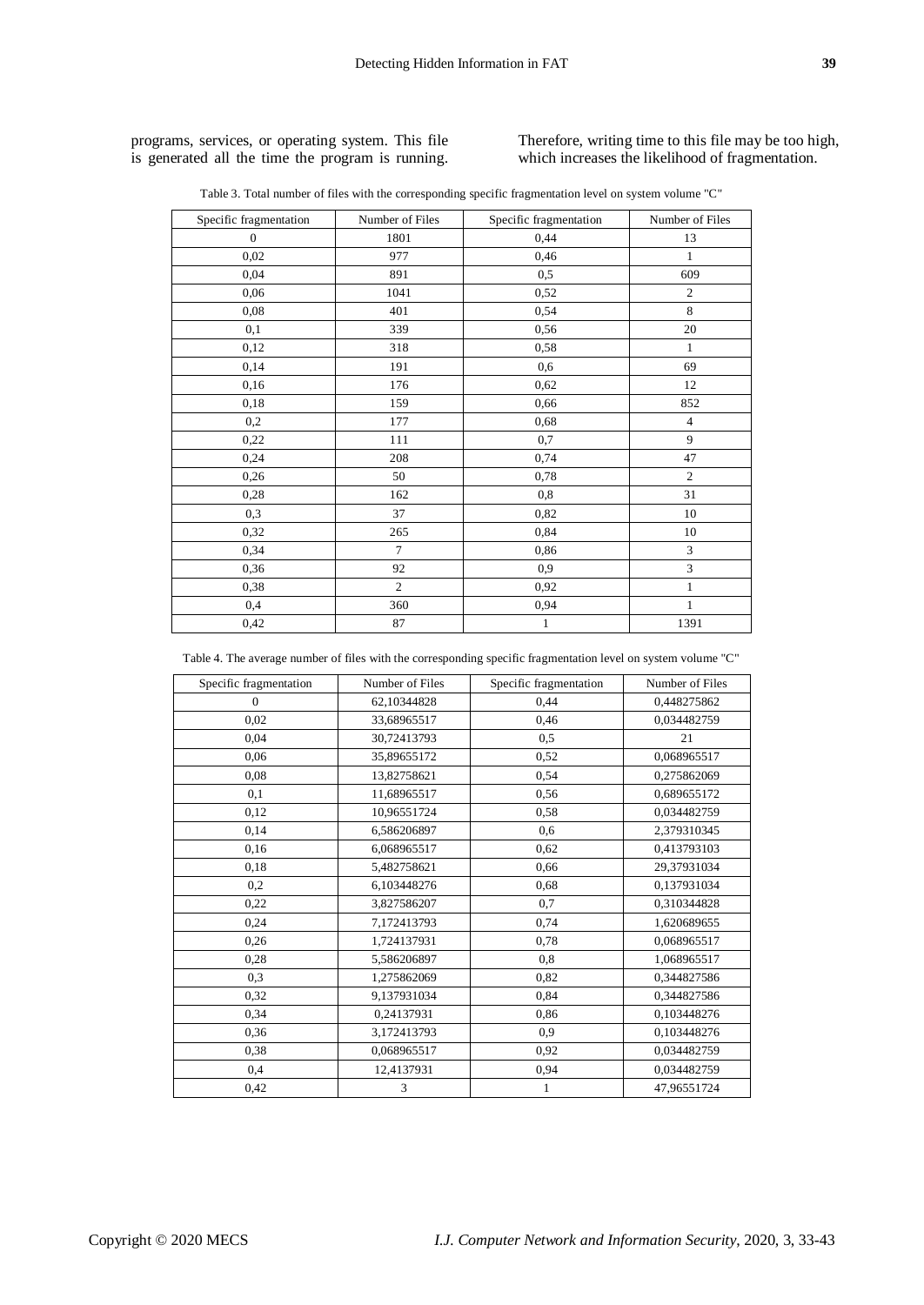

Fig.10. Total number of files with a specific fragmentation level of "C"

Table 5. 20 File Types with the most Fragmentation level in System Volume C

|                | Fragmentation level |          |      |  |  |
|----------------|---------------------|----------|------|--|--|
| Type of file   | Min                 | Avg      | Max  |  |  |
| 79             | 11                  | 255,7143 | 768  |  |  |
| ZIP            | $\overline{c}$      | 94,07143 | 670  |  |  |
| XML            | $\overline{c}$      | 37,84375 | 7364 |  |  |
| <b>VDM</b>     | $\mathfrak{2}$      | 36,46154 | 578  |  |  |
| 7C             | $\mathfrak{2}$      | 25,6     | 103  |  |  |
| LOG            | 2                   | 20,57759 | 3240 |  |  |
| <b>CACHE</b>   | $\overline{c}$      | 19,05882 | 177  |  |  |
| <b>BIN</b>     | $\overline{c}$      | 13,625   | 539  |  |  |
| 83             | $\overline{c}$      | 10,5     | 25   |  |  |
| <b>EDB</b>     | $\overline{c}$      | 9,136364 | 59   |  |  |
| <b>INDEX</b>   | $\overline{c}$      | 8,822581 | 196  |  |  |
| CAB            | $\overline{c}$      | 8,6875   | 39   |  |  |
| <b>EXE</b>     | $\overline{c}$      | 8,052632 | 130  |  |  |
| <b>DAT</b>     | $\overline{c}$      | 7,923469 | 423  |  |  |
| INI            | $\overline{c}$      | 7,342105 | 31   |  |  |
| DLL            | $\overline{c}$      | 6,716216 | 281  |  |  |
| <b>PDB</b>     | $\overline{c}$      | 6,571429 | 26   |  |  |
| 1              | $\overline{c}$      | 6,096774 | 19   |  |  |
| $\overline{7}$ | $\overline{c}$      | 6        | 8    |  |  |
| <b>TTF</b>     | $\overline{c}$      | 5,933333 | 32   |  |  |



Fig.11. 20 file types with the highest level of fragmentation

Thus, the operation of the operating system leads to fragmentation inevitably. Files without a standard type (system files) are the most fragmented. Regarding standard types, it can say that these are files that:

- they are recorded over time, so other data may take up the next cluster (ZIP, LOG, CACHE);
- downloaded over the Internet (XML, INI, DLL,

# ZIP).

Analyzing information volume "D", table 6, it can be argued that fragmentation is an inevitable result of multithreaded file system access. This is mostly achieved by user requests. For example, a user can simultaneously:

- run a process that creates log files;
- download files over the Internet;
- edit documents.

The simultaneous implementation of such actions increases the level of fragmentation.

In general, the fragmentation level of "D" has the same dependency as the system volume "C", but the fragmentation level of each file is less. This is due to the fact that the fragmentation in the "D" is mostly caused by the user and some programs, but not the operating system.

Table 6. Total number of files with appropriate fragmentation level on "D"

| Num fragments  | Num files      |
|----------------|----------------|
| $\mathfrak{2}$ | 193            |
| 3              | 89             |
| 4              | 56             |
| 5              | 40             |
| 6              | 26             |
| 7              | 20             |
| 8              | 9              |
| 9              | 5              |
| 10             | 6              |
| 11             | 7              |
| 12             | $\overline{2}$ |



Fig.12. Total number of files with appropriate fragmentation level on "D"

The result of the fragmentation level analysis based on the file type is shown in Table 7, Figure 13. Analyzing the result, it can be argued that in the absence of an operating system impact on volume "D", the level of fragmentation will be minimal. However, there are some types of files that have a high level of fragmentation:

DB is a file with a special structure for storing a database. Database work is usually performed on one such file over time, which directly results in increased fragmentation.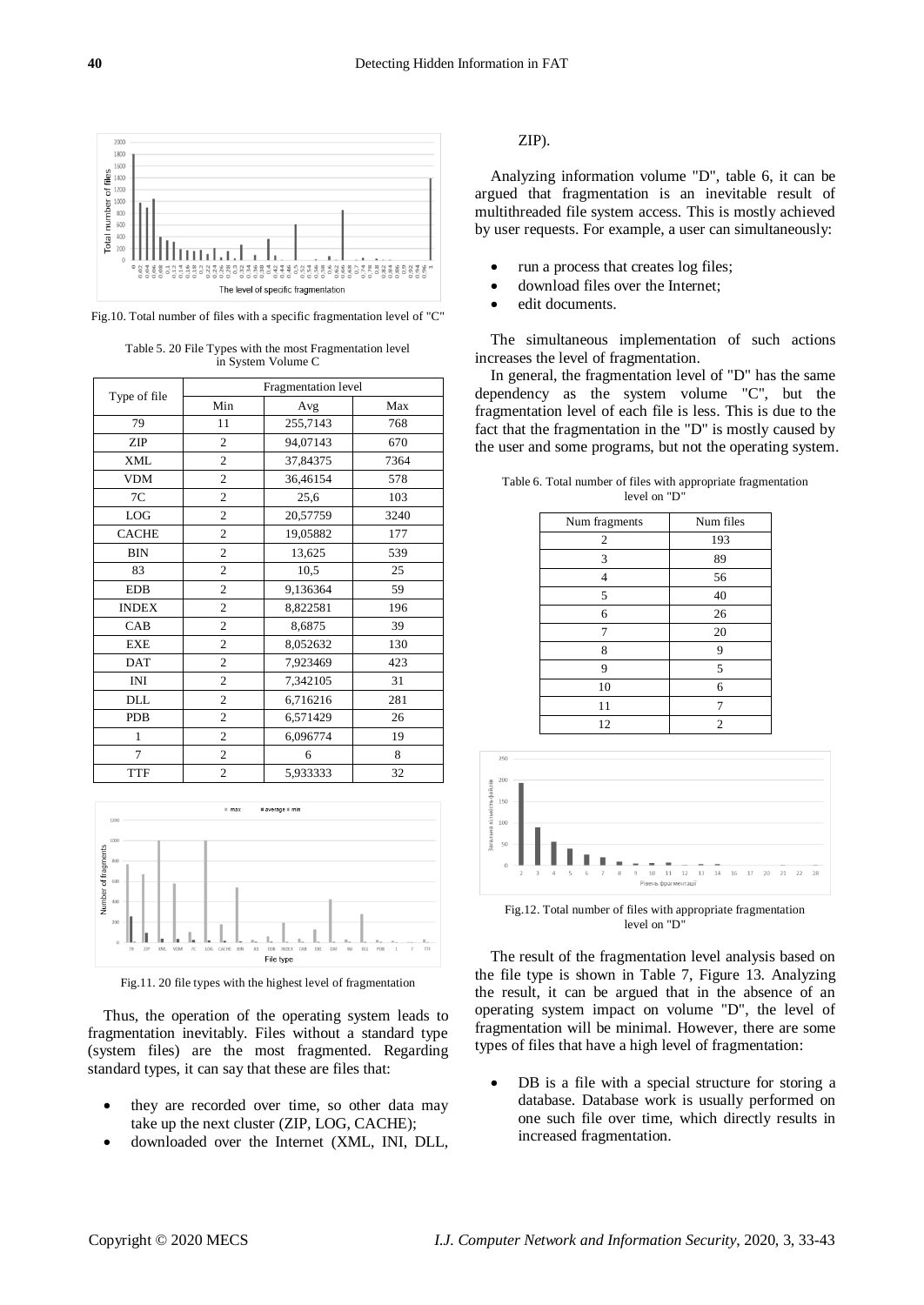|                  | Fragmentation level |                |                |  |
|------------------|---------------------|----------------|----------------|--|
| Type of file     | Min                 | Avg            | Min            |  |
| DB               | 2                   | 10,71875       | 28             |  |
| <b>IDB</b>       | $\mathfrak{2}$      | 7,565217       | 16             |  |
| <b>PDB</b>       | 2                   | 5,272727       | 13             |  |
| <b>VDI</b>       | 2                   | 4,5            | 7              |  |
| <b>IPCH</b>      | $\mathfrak{2}$      | 3,966667       | 7              |  |
| <b>PCH</b>       | $\overline{c}$      | 3,909091       | 6              |  |
| <b>INDEX</b>     | 2                   | 3,842105       | 22             |  |
| <b>ILK</b>       | 2                   | 3,7            | 10             |  |
| DAT              | 2                   | 3,315789       | 5              |  |
| <b>UNDEFINED</b> | 2                   | 2,970588       | 14             |  |
| <b>SUO</b>       | $\overline{c}$      | 2,833333       | 5              |  |
| <b>OBJ</b>       | 2                   | 2,611111       | 5              |  |
| <b>TLOG</b>      | 2                   | 2,388889       | 3              |  |
| <b>RESX</b>      | $\overline{2}$      | 2,1            | 3              |  |
| EXE              | $\overline{c}$      | 2              | $\overline{2}$ |  |
| <b>CACHE</b>     | $\overline{2}$      | $\overline{2}$ | $\overline{c}$ |  |

Table 7. File types with the level of fragmentation in the system volume "D"



Fig.13. – File types with the level of fragmentation in the system volume "D"

Analyzing the flash drive - "F", you can say that the fragmentation of such storage media is minimal, this is due to the mode of use of flash drives. For the most part, they are only used to store data on them. Thus, it is not recommended to use a flash drive for hidden transmission of information.

#### V. DISCUSSION OF RESULTS

In this paper describes the steganographic techniques to hide information on the structure of the file system FAT. A comparative analysis method as the conclusion modified method allows you to hide twice more information than basic. A method of steganoanalysis to detect hidden data is also proposed. The file system fragmentation level is estimated:

- system disk C is the most fragmented since the continuous operation of the operating system leads to an increase in the level of fragmentation;
- data disk D has less fragmentation and depends on user actions and/or third-party programs;
- Flash drives have a minimal level of fragmentation because drives are mostly used for storing and transmitting information, not for processing.

Thus, system disk C is more likely to be used to hide

Copyright © 2020 MECS *I.J. Computer Network and Information Security*, 2020, 3, 33-43

the message, since it has the maximum number of fragmented files. It is necessary to counteract this:

- conduct defragmentation as often as possible;
- allocate disk space by destination operating system, third-party programs, data storage;
- delete unnecessary files and programs.

The obtained experimental data can be interpreted as the result of the second stage of the general detection scheme of embedded information. In particular, the obtained average results (with appropriate processing) can be used as reference characteristics for the subsequent detection of hidden messages. For example, Figure 8 shows a graph of the average number of files by the level of fragmentation. When normalizing to the total number of files and approximating the results, this dependence can be used for benchmarking with a suspicious medium. Similarly, you can use processed (normalized, smoothed by approximation, etc.) results of other tables. These studies appear to be the most relevant area of our future research.. In addition, interesting in our opinion is the imitation of the process of hiding information messages with the subsequent attempt to deceive the detection system of stegano-messages.

## VI. CONCLUSIONS

This paper presents the results of an analysis of the FAT file system, the results of the fragmentation level depend on the size, type, or usage of the file. These results will provide further guidance on the input parameters of steganographic methods, on the one hand. And in the future, they may formulate recommendations to counteract the methods described. Understanding these principles is important for a greater understanding of the de-sign and counteraction of steganographic systems based on methods of blending clusters of cover files in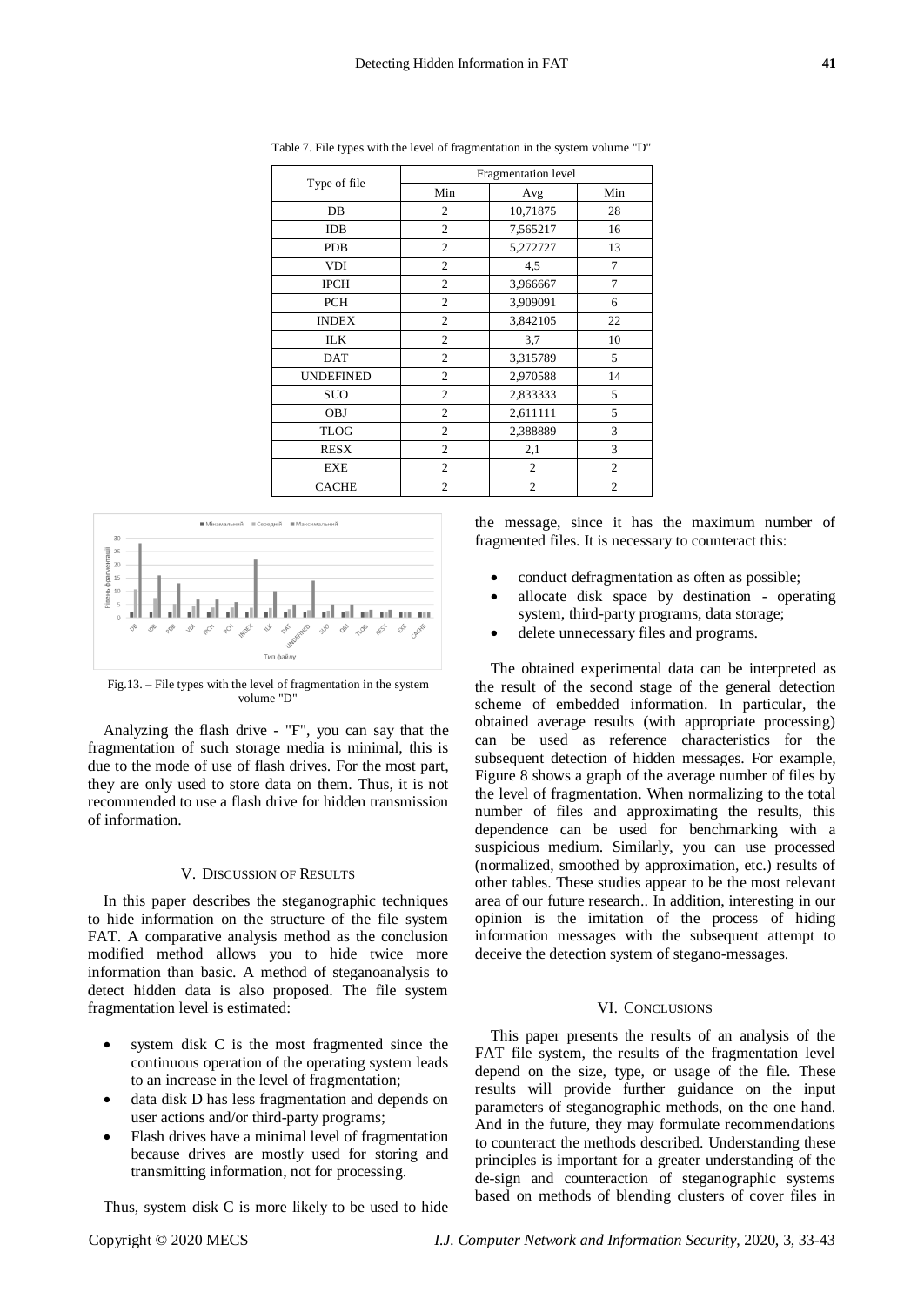the structure of the FAT file system. In particular, this work proposes a general scheme for detecting embedded information based on statistical studies of file cluster information carriers. The experimental results presented in the article can be interpreted as the main stage of this scheme. The statistical analysis and generalization of the obtained data can be used to form reference templates for detecting hidden information in cluster file systems.

#### **REFERENCES**

- [1] D. Johnson and M. Ketel, "IoT: Application Protocols and Security," International Journal of Computer Network and Information Security, vol. 11, no. 4, pp. 1–8, Apr. 2019. DOI: 10.5815/ijcnis.2019.04.01
- [2] M. Zaliskyi, R. Odarchenko, S. Gnatyuk, Yu. Petrova. A.Chaplits, Method of traffic monitoring for DDoS attacks detection in e-health systems and networks. CEUR Workshop Proceedings, Vol. 2255, pp. 193-204, 2018.
- [3] J. A. Ojeniyi, E. O. Edward, and S. M. Abdulhamid, "Security Risk Analysis in Online Banking Transactions: Using Diamond Bank as a Case Study," International Journal of Education and Management Engineering, vol. 9, no. 2, pp. 1–14, Mar. 2019. DOI: 10.5815/ijeme.2019.02.01
- [4] Gnatyuk S., Akhmetova J., Sydorenko V., Polishchuk Yu., Petryk V. Quantitative Evaluation Method for Mass Media Manipulative Influence on Public Opinion, CEUR Workshop Proceedings, Vol. 2362, pp. 71-83, 2019.
- [5] T. K. Fataliyev and S. A. Mehdiyev, "Analysis and New Approaches to the Solution of Problems of Operation of Oil and Gas Complex as Cyber-Physical System," International Journal of Information Technology and Computer Science, vol. 10, no. 11, pp. 67–76, Nov. 2018. DOI: 10.5815/ijitcs.2018.11.07
- [6] S. Gnatyuk, M. Aleksander, P. Vorona, Yu. Polishchuk, J. Akhmetova, Network-centric Approach to Destructive Manipulative Influence Evaluation in Social Media, CEUR Workshop Proceedings, Vol. 2392, pp. 273-285, 2019.
- [7] Z. Hassan, R. Odarchenko, S. Gnatyuk, A. Zaman, M. Shah, Detection of Distributed Denial of Service Attacks Using Snort Rules in Cloud Computing & Remote Control Systems, Proceedings of the 2018 IEEE 5th International Conference on Methods and Systems of Navigation and Motion Control, October 16-18, 2018. Kyiv, Ukraine, pp. 283-288.
- [8] S. Gnatyuk, Critical Aviation Information Systems Cybersecurity, Meeting Security Challenges Through Data Analytics and Decision Support, NATO Science for Peace and Security Series, D: Information and Communication Security. IOS Press Ebooks, Vol.47, №3, рр.308-316, 2016.
- [9] O. Hosam, "Attacking Image Watermarking and Steganography - A Survey," *International Journal of Information Technology and Computer Science*, vol. 11, no. 3, pp. 23–37, Mar. 2019. DOI: 10.5815/ijitcs.2019.03.03
- [10] H. Ogras, "An Efficient Steganography Technique for Images using Chaotic Bitstream," *International Journal of Computer Network and Information Security*, vol. 11, no. 2, pp. 21–27, Feb. 2019. DOI: 10.5815/ijcnis.2019.02.03
- [11] S. Dogan, "A New Approach for Data Hiding based on Pixel Pairs and Chaotic Map," *International Journal of Computer Network and Information Security*, vol. 10, no. 1, pp. 1–9, Jan. 2018. DOI: 10.5815/ijcnis.2018.01.01
- [12] G. P. Rajkumar and V. S. Malemath, "Video Steganography: Secure Data Hiding Technique,' *International Journal of Computer Network and Information Security*, vol. 9, no. 9, pp. 38–45, Sep. 2017. DOI: 10.5815/ijcnis.2017.09.05
- [13] H.Khan, M.Javed, S.A.Khayam, F.Mirza. "Designing a cluster-based covert channel to evade disk investigation and forensics". *Computers & Security*, Volume 30, Issue 1, January 2011. On-line]. Internet: https://www.sciencedirect.com/science/article/pii/ S016740481000088X.
- [14] H.Khan, M.Javed, S.A.Khayam, F.Mirza. "Designing a cluster-based covert channel to evade disk investigation and forensics". *Computers & Security*, Volume 30, Issue 1, January 2011. [On-line]. Internet: https://www.sciencedirect.com/science/article/pii/ S016740481000088X.
- [15] H.Khan, M.Javed, S.A.Khayam, F.Mirza. "Evading Disk Investigation and Forensics using a Cluster-Based Covert Channel". *National University of Science & Technology* (NUST), Islamabad 44000, Pakistan. [On-line]. Internet: https://www.sigsac.org/ccs/CCS2009/pd/abstract\_17.pdf.
- [16] N.Morkevičius, G.Petraitis, A.Venčkauskas, J.Čeponis. "Covert Channel for Cluster-based File Systems Using Multiple Cover Files". *Information Technology and Control*, 2013, Vol.42, No.3. pp. 32. [On-line]. Internet: http://itc.ktu.lt/index.php/ITC/article/view/3328.
- [17] A. Kuznetsov, K. Shekhanin, A. Kolhatin, I. Mikheev and I. Belozertsev, "Hiding data in the structure of the FAT family file system," *2018 IEEE 9th International Conference on Dependable Systems, Services and Technologies (DESSERT)*, Kyiv, Ukraine, 2018, pp. 337- 342. DOI: 10.1109/DESSERT.2018.8409155.
- [18] K.Yu. Shekhanin, A.O. Kolhatin, E.E. Demenko, A. A. Kuznetsov. "On Hiding Data Into the Structure of the FAT Family File System." *[Telecommunications and](http://www.dl.begellhouse.com/journals/0632a9d54950b268.html)  [Radio Engineering](http://www.dl.begellhouse.com/journals/0632a9d54950b268.html)*, Volume 78, 2019, Issue 11, pp. 973- 985. DOI: 10.1615/TelecomRadEng.v78.i11.5.
- [19] Description of the FAT32 File System: Microsoft Knowledge Base Article 154997. http://support.microsoft.com/kb/154997/.
- [20] Overview of FAT, HPFS, and NTFS File Systems: Microsoft Knowledge Base Article 100108. http://support.microsoft.com/kb/100108/.
- [21] S. f. Liu, S. Pei, X. y. Huang and L. Tian, "File hiding based on FAT file system," *2009 IEEE International Symposium on IT in Medicine & Education, Jinan,* 2009, pp. 1198-1201.
- [22] J. Davis, J. MacLean and D. Dampier, "Methods of Information Hiding and Detection in File Systems," *2010 Fifth IEEE International Workshop on Systematic Approaches to Digital Forensic Engineering*, Oakland, CA, 2010, pp. 66-69.
- [23] "Partitioning, Partition Sizes and Drive Lettering", The PC Guide. April 17, 2001. Retrieved 2018-09-20. [Online]. Internet: http://www.pcguide.com/ref/hdd/file/part.htm.
- [24] "Switches: Sector copy". Symantec. 2001-01-14. Retrieved 2018-09-20, [On-line]. Internet: https://support.symantec.com/en\_US/article.TECH107956 .html.
- [25] D. Samanta, "Classic Data Structures", Prentice Hall India Pvt., Aug 1. 2004 p. 480, pp.76-127.